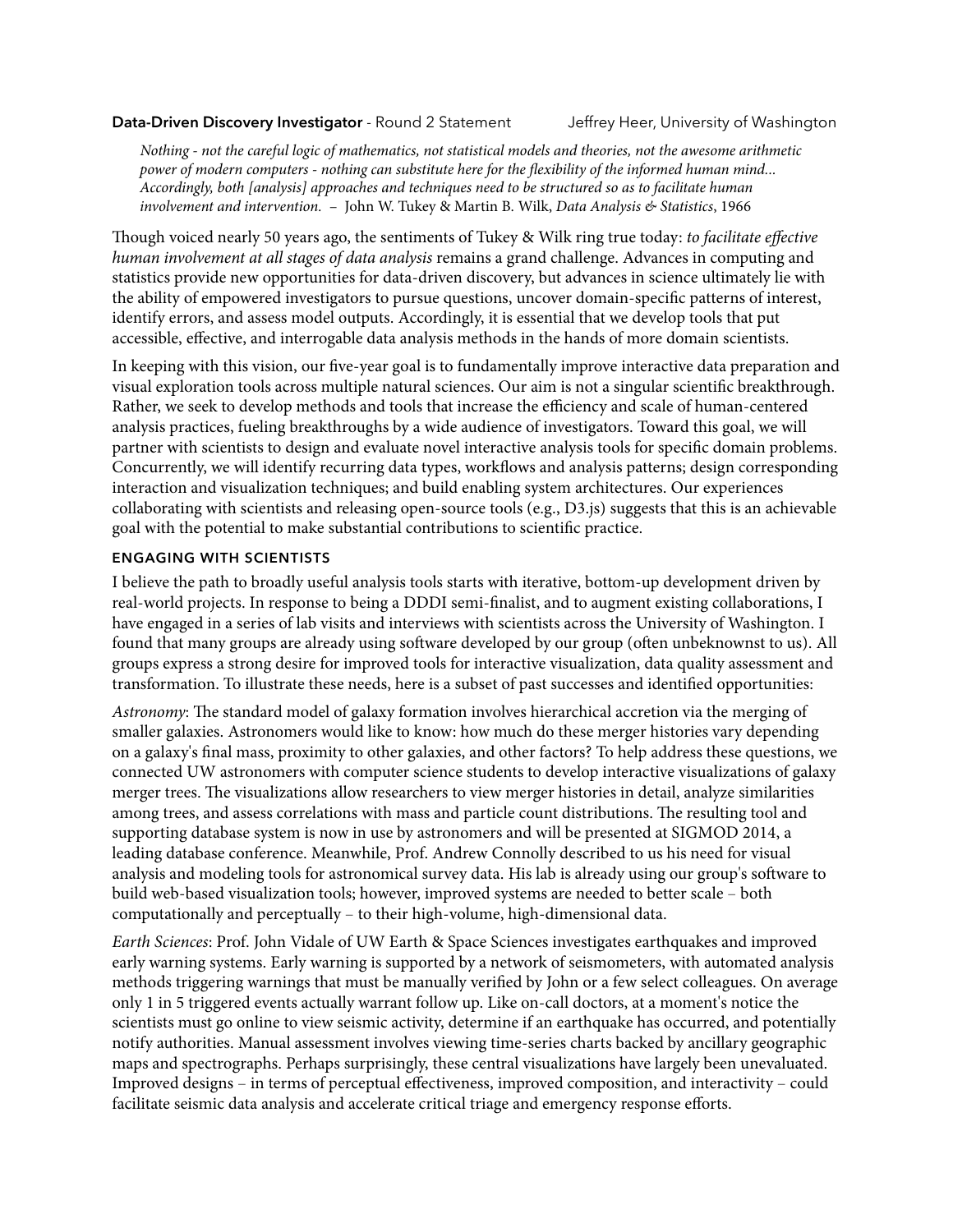*Biology*: Working with Prof. Deborah Gordon at Stanford, we recently investigated the life and death of harvester ant colonies in the American Southwest. We designed novel interactive maps for 20 years of observations, combining spatial position, time-varying status (colony birth and death), and ancestral networks determined via genetic analysis of colony samples. In addition to visual analysis, our maps improved data collection: Prof. Gordon uses the system to author annotated maps that serve as both instructions and data entry forms for her research assistants. She estimates that this has led to an order of magnitude time savings and increased data accuracy. These tools contributed to novel findings that we published in the Journal of Animal Ecology. Meanwhile, the development of these maps provided use cases and requirements for the iterative design of our open-source Protovis and D3.js systems.

We have identified analogous opportunities here at UW. Prof. Julia Parrish manages a network of  $\sim$ 1,000 citizen scientists who report data on bird deaths and debris on Pacific beaches. The collected data raises the challenge of visualizing data for volunteers in a way that encourages improved accuracy and sustained engagement. In environmental biology, Professors Lauren Buckley and Jannecke Hille Ris Lambers study the ecological effects of changing climate. For example, how will a 3° temperature increase impact animal and plant populations? Answering these questions involves integrating data sets from internal (e.g., lab experiments, models) and external (e.g., weather stations, phylogeny databases) sources. Acquiring and wrangling these data sets is manually intensive and potentially error-prone, presenting opportunities for interactive data preparation tools to accelerate and systematize these procedures.

*Genomics*: In ongoing research, we have been investigating visual analysis techniques for population-scale genetic variation. Aided by Prof. Arend Sidow and Prof. Serafim Batzoglou at Stanford (full disclosure: I am on the advisory board of their company DNAnexus), we initially focused on *in vitro RNA selection*. This method simulates evolutionary processes by chemically mutating RNA strands and then selecting for resulting sequences based on testable binding or catalysis properties, allowing scientists to synthetically create large pools of sequences in which they then search for functional molecules. To aid analysis, we developed *invis*, a visual tool that interactively links population overviews with sequence-level maps. Invis enables biologists to identify related sequences, compare sequence populations over varying conditions and visualize likely pathways of genetic evolution. Invis is now in use by collaborating biologists and we are continuing to refine and scale our approach. Exciting new challenges come from our colleague Prof. Virginia Armbrust in UW Oceanography: can a future variant of invis aid exploration of metagenomic data, involving the results of simultaneous sequencing of a host of ocean microorganisms?

## **ADVANCING DATA SCIENCE METHODS**

These scenarios illustrate scientific pursuits that would benefit from new interactive analysis tools. Our plan is to advance visual, exploratory analysis of scientific data through a combination of empirical research and novel systems design. We will begin by conducting an expanded survey of analysis practices in the natural sciences. Through lab visits, interviews, and large-scale online questionnaires, we will survey the scientific goals, data sets, and analysis methods of our colleagues, then delineate bottlenecks and opportunities for interactive analysis tools. Based on the results (which we will publish as a shared community resource), we will identify tiers of candidate projects: for example, problems addressable by existing tools, problems well-scoped for projects by students in a visualization course, and problems requiring novel computational or interactive methods. While project selection will ultimately be datadriven – and informed by consultation with the Moore Foundation – possible candidates include:

*Evaluating Scientific Visualization Practices*. Visual representations are regularly used throughout the sciences, but (ironically?) given little scientific treatment. Encodings known to be problematic, such as quantitative rainbow color scales and the extraneous use of 3D, are commonplace. Novel methods are adopted without systematic evaluation, e.g., Circos plots and sequence maps in biology. We will identify common visualization practices in need of further assessment, explore alternative designs, and perform task-driven perceptual experiments to assess effectiveness. We will use the results to distill design guidelines and inform ongoing tool design, including automated design methods.